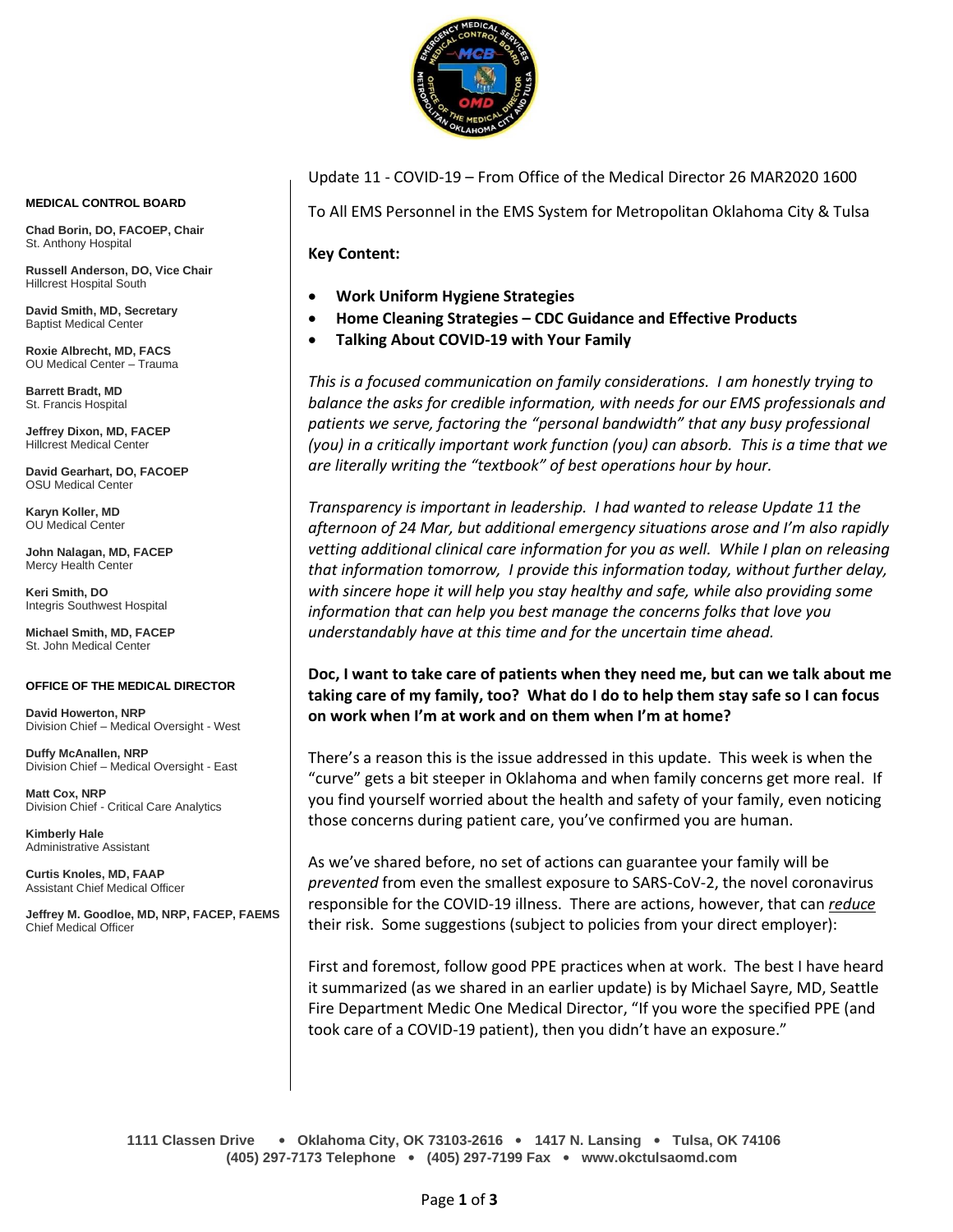That said, still minimize your work uniform contact with your family members when coming home. There are multiple strategies for this that can be found on-line. They are all well-intended, though some more scientific in approach than others. No one can say with evidence-based certainty yet how many infectious viral particles could wind up on your uniform when not behind PPE. Even when in MEGG (N-95 mask, eye shield, gown, glove) there is still some exposure of the lower pants and duty shoes/boots. No one can say with evidence-based certainly yet how long SARS-CoV-2 could be infectious on uniform pants and duty shoes/boots. So, what can you do?

It's not unreasonable to remove your uniform in your garage or somewhere very near the entry door of your home, then placing your uniform in the laundry, separate from non-work clothing, washing uniform items with at least warm temperature water if not hotter, subject to fabric manufacturer washing recommendations. This might be the first time you've looked at the tags that contain fabric care instructions on your uniform items. Please do so.

Routinely use disinfectant wipes on duty shoes/boots (subject to footwear manufacturer advisements). Keep duty shoes/boots in the garage or away from where family members, especially children, might play with them.

A post-shift shower is likely good for infection control, physical wellness and even mental wellness. Shower away.

And then, enjoy time with your family.

Alternatively, again subject to employer policies, if you can wash uniform clothing at work, do so. Take home cleaned uniform items or leave them at work if the option exists.

Be vigilant about your health. If you suspect a fever, check your temperature as soon as possible. What symptoms do you have? With Spring, many of us will have a bit of a runny nose, or stuffy sinuses, even a waking up sore throat (from nasal drainage during sleep) or mild cough. Watch those symptoms carefully to see if they are escalating beyond what is "normal for you" at this time of year. If you are concerned about symptoms that could be COVID-19, notify your supervisor(s), seek advice from your primary care physician or healthcare provider, and don't come to work. Stay home, but pre-plan now so that if such happens, you already have a place of relative isolation away from family members while you recuperate. Avoiding/minimizing contact with family during such time will further decrease their chances of illness.

What about simple, but effective cleaning in the home?

Some links to credible information you may find useful when thinking about home cleaning:

# <https://www.cdc.gov/coronavirus/2019-ncov/prepare/disinfecting-your-home.html>

# <https://www.americanchemistry.com/Novel-Coronavirus-Fighting-Products-List.pdf>

Talk openly with adult members of your family and with children that are old enough to understand what is happening in the world regarding infectious disease. You know your family better than anyone else. If discussing COVID-19 and your role in treating others, some with COVID-19, will cause stress, then acknowledge it, reassure them you and we are doing everything we know possible to keep you safe at work so you can be safe at home, and offer to answer or find the answers to any questions they have. Then leave it at that.

Most family members will want to continue the conversation, but they may need to know you welcome them sharing their worries about you. Be careful about the endless news, more doom and gloom than usual these days, from the major news networks. Remember that journalism professionals are doing their job in reporting what they see. Also remember than "dog bites human" doesn't attract nearly as many viewers as "human bites dog." Be careful in accepting numbers and percentages about COVID-19 without reputable sources being given.